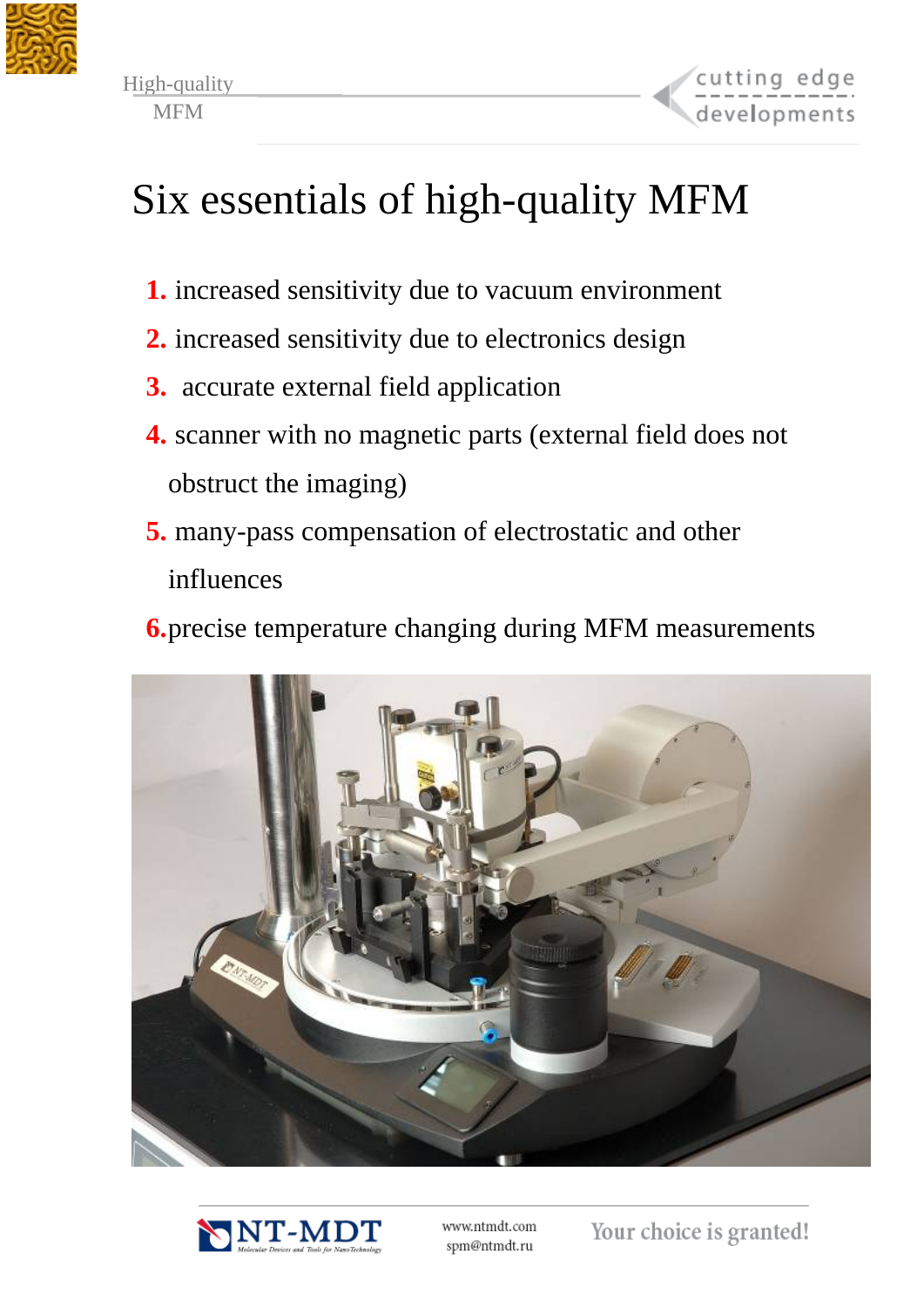

#### High-quality **MFM**





#### Even low vacuum substantially increases signal-tonoise ratio

MFM images of hard disk surface obtained in ambient air and in vacuum. Signal-to-noise ratio of phase imaging is more than ten times better even at  $10^{-2}$  torr as shown on line profiles. Both images are 1x1 µm.

# 2

#### Very weak signal can be detected …

Phase detector sensitivity is as high as 0.04° thus very low phase shift can be detected. In addition there are two way the signal can be further amplified by electronics.

#### …moreover it can be electronically amplified

First the amplification can be set to occur in the phase detector itself. Second the mag\*sin(t) signal (depending on both oscillation amplitude and phase) can be amplified by the synchronous detector. This channel is often much more sensitive than the phase itself and this way even very weak magnetization can be imaged and measured.

3

#### External field can be applied in vertical direction as well

Sequential images of ferrite garnet film in the presence of vertical external field. Images are from the same area, 90x90 µm. Sample courtesy of Prof. F.V. Lisovskiy, Institute of Radioengineering & Electronics RAS, Fryazino, Russia.





www.ntmdt.com spm@ntmdt.ru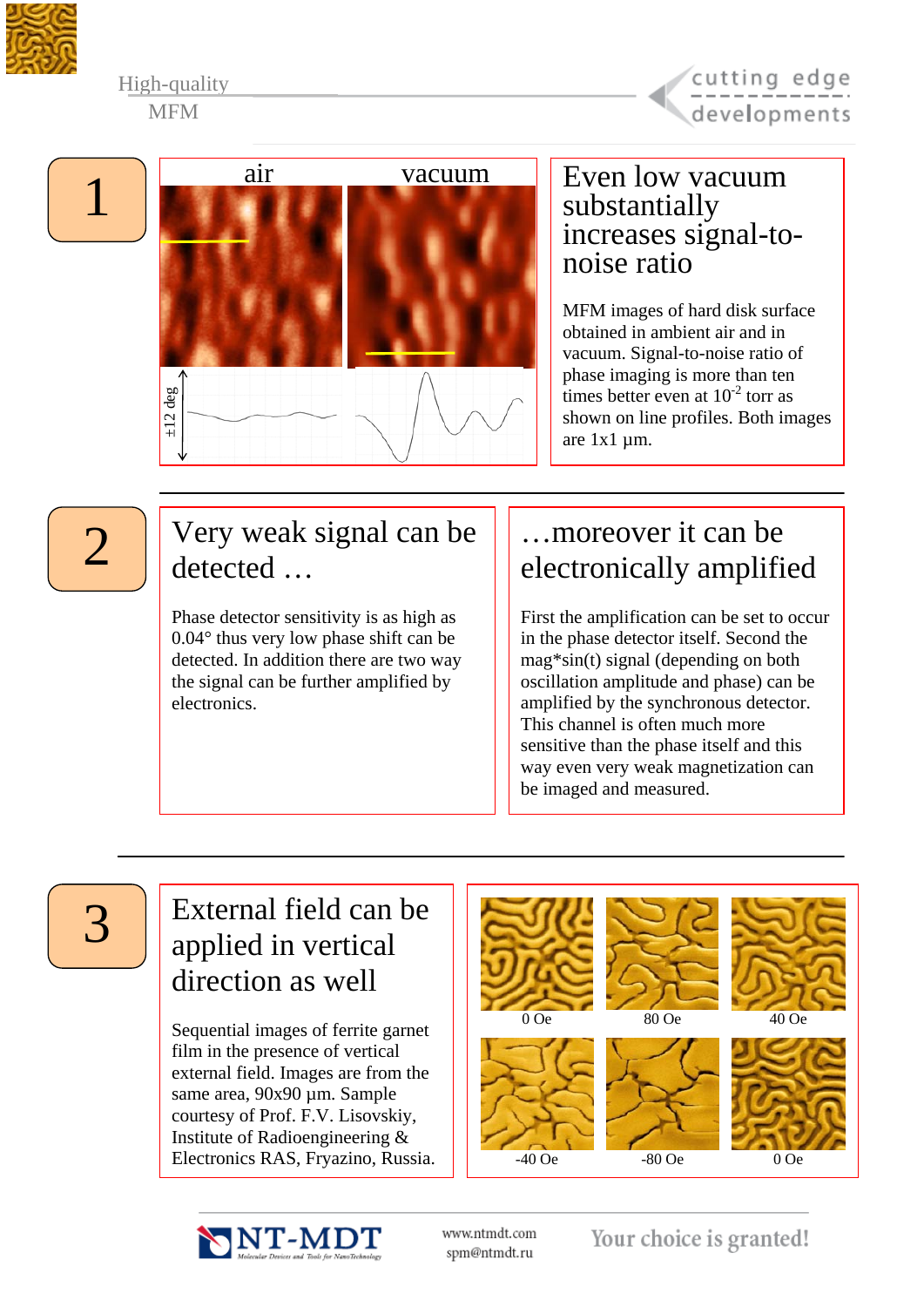

High-quality **MFM** 



Coming soon

#### $\vert \cdot \vert$  Scanner is free of magnetic parts

External field do not obstruct the imaging process (even at the moments the field is turned on and off) because there are no magnetic parts within the scanner that could interact with the field. Now the scanning head is equipped with the CL sensors, thus even more precise and accurate imaging can be performed.



5 topography  $2^{nd}$  $3<sup>rd</sup>$ surface potential (Kelvin probe) true MFM

### Compensation of electrostatic and topography influence

For samples possessing any electrostatic potential several passes should be performed in one session. On the scheme is an experiment with magnetization of nanoelectronic element:

 $1<sup>st</sup>$  pass shows topography;

 $2<sup>nd</sup>$  pass shows surface potential with topography influence compensated;

 $3<sup>rd</sup>$  pass shows magnetization with both electrostatic potential and topography compensated.

#### $\begin{bmatrix} 6 \end{bmatrix}$  Sample temperature can be changed during the MFM

MFM images of the cobalt monocrystal with uniaxial anisotropy. Phase transition occurs when temperature increases. Images obtained from the same area, 14x40 µm. Sample courtesy of Prof. A.G. Pastushenkov, Tver University, Russia.





www.ntmdt.com spm@ntmdt.ru